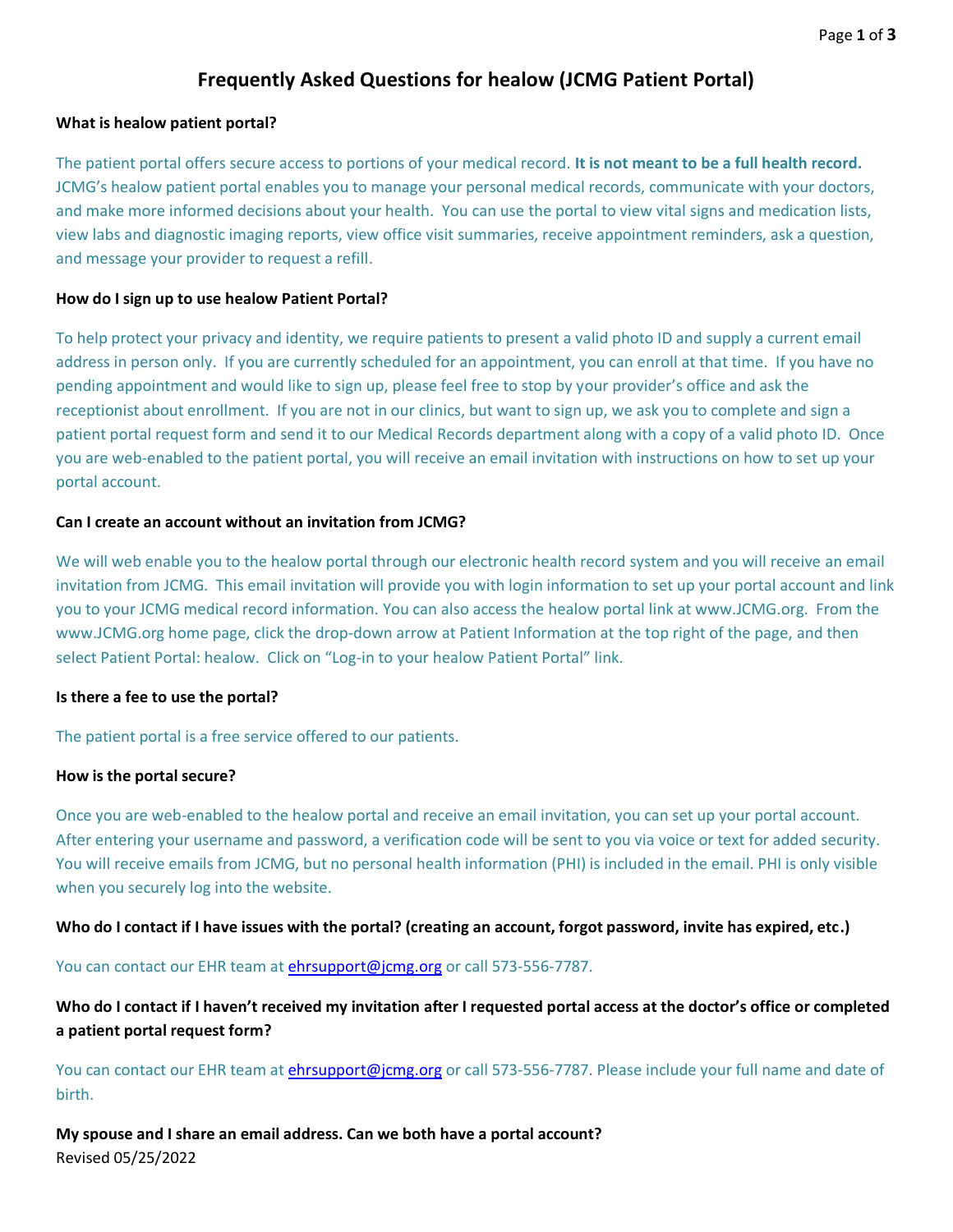Yes, two people can use the same email address. Our electronic health record system assigns the username as the patient's email address. When two people share the same email address, one person can use the email address as their username and the other will have a username created when their portal account is web enabled. Both people will be required to create a password and will have separate portal accounts. You simply need to pay attention to whom the email notifications are addressed.

## **Can I view a family member's health record?**

If a patient portal request form is completed, representative/proxy access can be given. The patient must be the one to sign the form except if they are under the age of twelve or a dependent adult. In some situations, legal paperwork may be required.

## **Why can I no longer view my child's information?**

When a patient turns 12 years old, he/she is considered a young adult and health record updates will no longer populate the minor's healow account. The minor child would need to sign a patient portal request form for continued representative/proxy access. When a patient turns 18 years old, the patient is considered an adult. Representative/proxy access will automatically be turned off for this patient. If the patient should continue to want the legal guardian or parent to have access to the patient's information, then he/she will need to complete a patient portal request form.

# **If I update information in my portal account, will it update my electronic chart with JCMG?**

The portal will allow you to update personal and contact information. To ensure your information is up to date in your JCMG patient record, it is best to speak with the receptionist at your clinic visit to make sure all your information is current in your JCMG patient record.

# **I'm not seeing the results or information I want in the portal. What do I do?**

**The portal is not meant to be a full health record.** If you do not see a particular item and would like a copy, please contact our Medical Records department at 573-556-7787 or medicalrecords@jcmg.org.

The staff will get you a paper copy or create a CD for you. Not every item is automatically pushed to the portal. Lab and diagnostic imaging results are pushed to your portal after provider review and the staff notifies you of your results. If you do not see the results on your portal after you have been notified, you can call your physician office and ask the results to be published to your portal. Or you can send a portal message to your provider asking for the results to published to your portal.

# **Why are certain items not shared electronically via my portal? Why can I message one provider but not another?**

**The portal is not meant to be a full health record. Not all information flows across.** Functions may vary per provider.

# **If I send a message to my doctor, when can I expect a reply? What do I do if I haven't received a reply?**

Please allow up to 48 hours for a response from your provider's office during the weekdays. Weekend messages will be responded to during weekdays. If you have an **urgent** matter or sent a message and have not received a reply within 48 hours, please call your providers' office. The portal is not to be used for emergency situations. In the event of an emergency, call 911 or proceed to the nearest emergency room of your choice.